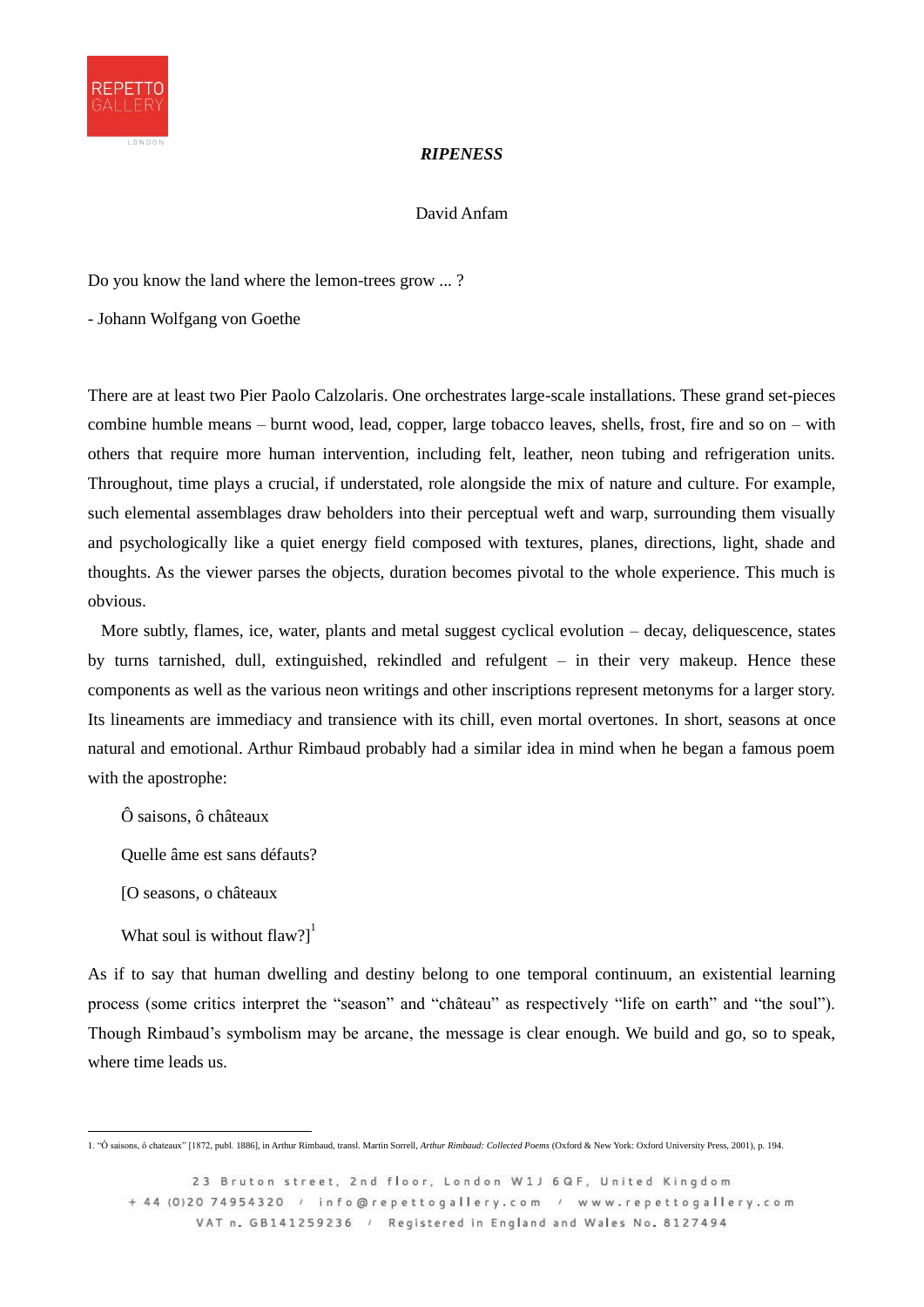

A second Calzolari paints monumental semi-abstract dramas that parallel Neo-Expressionism in Europe and America during the 1980s. Their *Sturm und Drang* counterbalances the relatively tranquil sculptural ensembles. Its range extends from the *Naschmarkt* (1984) with its explosive colours and Baroque turbulence alluding to the open-air Viennese market laden with meat and other victuals to panoramic stormy skyscapes exemplified by the Wagnerian *Naturlandschaft mit Vogel*  (1981) in which the heavens seem to move apace. But then beyond this turbulence lies another, dulcet, mode. Compared to the operatic fortissimo that resounds through the big paintings, its tenor is more akin to what the nineteenth-century American Transcendentalist Ralph Waldo Emerson called "the still, small voice within us."<sup>2</sup> Here is the third Calzolari, an intimate philosopher. *Muitos estudos para uma casa de limão* stems from this sensibility.

Never before exhibited, the project comprising twenty-two studies for a "lemon house" is *sui generis*, a one-of-a-kind suite complete in itself. Nevertheless, its matrix belongs to Calzolari's wider practice – specifically the aforementioned painting-as-lyric mode. Executed on Torchon Arches paper mounted on board, the support's roughness not only has a grain that helps texture the milk tempera medium, it also chimes with another of Calzolari's signature substances, layered salt. In turn, the granular pigmented surface deftly embellished by marks made with ultra-soft, friable pastels (*pastel à l'écu*) establishes a concrete metaphor for the look and feel of a lemon's skin. But before considering the fruit, Calzolari's touch in this pictorial style merits mention. He has described painting as "a butterfly". The butterfly and Calzolari's facture have one common quality (beside their beauty): they quiver light as a feather (which, by no coincidence, belongs among the artist's leitmotifs). Lightness is to materiality as transience is to time. After all, fruits form a late stage in a plant's development, a prelude to its dormancy or death.

*Morbidezza* and light – the second understood simultaneously as noun and adjective – pervade these "studies for a lemon house". Indeed, in certain sheets the lemons dissolve into a Mallarmé-like white void. In others, stars in a deep blue-sky shine with a yellowness that is a chromatic synecdoche for the unseen lemons. An early work confirms that Calzolari understands this particular hue as a material representation of ideal luminosity. In *Finestra* (1978) daylight streams through a real window embedded within a painted yellow monochromatic expanse. Likewise, the artworks in this exhibition find their closest counterpart in a hallmark painting from 2017. Reciprocal factors include the media, a shimmering paleness, stem-like strands, starry points and lemon yellow juxtaposed with a blue recalling both sky and water. The work's title? *Paesaggio Veneziano*. Venetian light, refracted by the Adriatic and glowing softly upon ancient marbles, has long been Calzolari's muse. Scant wonder, then, that in the present studies everything is air, dissolution and reformation. This flux and haziness imply an Impressionist gaze. On one

<sup>2.</sup> David Greene Haskins, *Ralph Waldo Emerson: His Maternal Ancestors with Some Reminiscences of Him* (Boston: Cupples, Upham & Co., 1886), p. 48.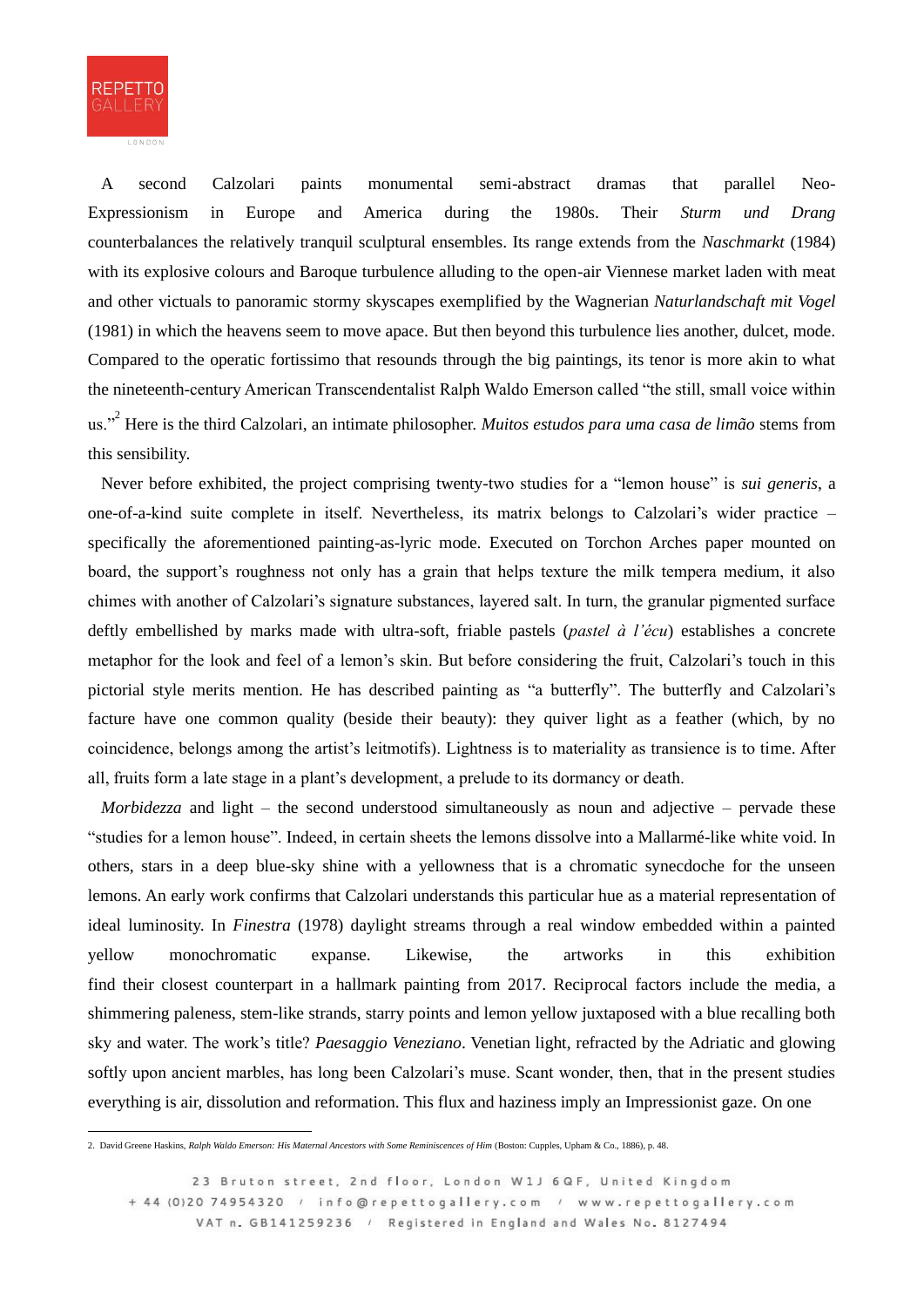

hand, they recall Impressionism's impulse to capture fleeting qualia (by "Impressionism" I also advert to possibly its greatest heir, Pierre Bonnard). On the other hand, their faintness evokes memory or the inward eye. Even that most rigid modernist compositional structure, the grid, mellows into a trellis's network tracery. We seem to be in a realm of reverie or remembering. This is the tonic key spurring lyric poetry, its apotheosis being John Keats's odes. Recall "To Autumn":

Season of mists and mellow fruitfulness,

Close bosom-friend of the maturing sun;

Conspiring with him how to load and bless

With fruit the vines that round the thatch-eves run;

To bend with apples the moss'd cottage-trees,

And fill all fruit with ripeness to the core.<sup>3</sup>

Calzolari's studies, awash with colours and "the maturing sun", explore twenty-two successive stages – almost a storyboard – that mine rhapsodic phases involving growth, maturation, fruition and finality. In some the pendant lemons become akin to suns. In another – hypothetically the last – the atmosphere turns ashen, even frosty.

What of the twofold subject itself? Twofold because there is the "house" and the "lemon". The first sounds cryptic. In Portuguese "*casa de limão*" does not really denote the English word "conservatory" nor do we ever altogether see any "house" per se. Perhaps, therefore, the deeper meaning connotes a dream house, an imaginary idyllic site. Or is there a further dimension? Namely, a building that has acquired storied fame in the annals of art. That is, Vincent van Gogh's rented rooms in the Yellow House in Arles. Like Calzolari's, the site bridged material reality and the metaphysical. Van Gogh's own description remains the best testimony as to whether it deserves a place in Calzolari's scheme: "Also a sketch of a 30 square canvas representing the house and its setting under a sulphur sun under a pure cobalt sky. The theme is a hard one! But that is exactly why I want to conquer it. Because it is fantastic, these yellow houses in the sun and also the incomparable freshness of the blue. All the ground is yellow too."<sup>4</sup> Intentional or not, "cobalt sky" and "sulphur sun" provide perfect watchwords for Calzolari's depictive *ambiente*. 5

As for the "lemon", it yields a piquant final flavour. Lemons entered Europe near southern Italy no later than the second century AD. Their origin is unknown. Aptly, the fruit lends its name to an artist's pigment.

<sup>3.</sup> "To Autumn" [1819, publ. 1820], in John Keats, ed. Jack Stillinger, *John Keats: Collected Poems* (Cambridge, Mass. and London: Harvard University Press, 1978), p. 360.

<sup>4.</sup> Vincent van Gogh, letter to Theo van Gogh (September 29th, 1888). http://www.vangoghletters.org/vg/letters/let691/letter.html

<sup>5.</sup> The very word "studies" suggests a final composition-cum-edifice as yet unrealised and, maybe, unrealisable insofar as it is at root a project of the mind.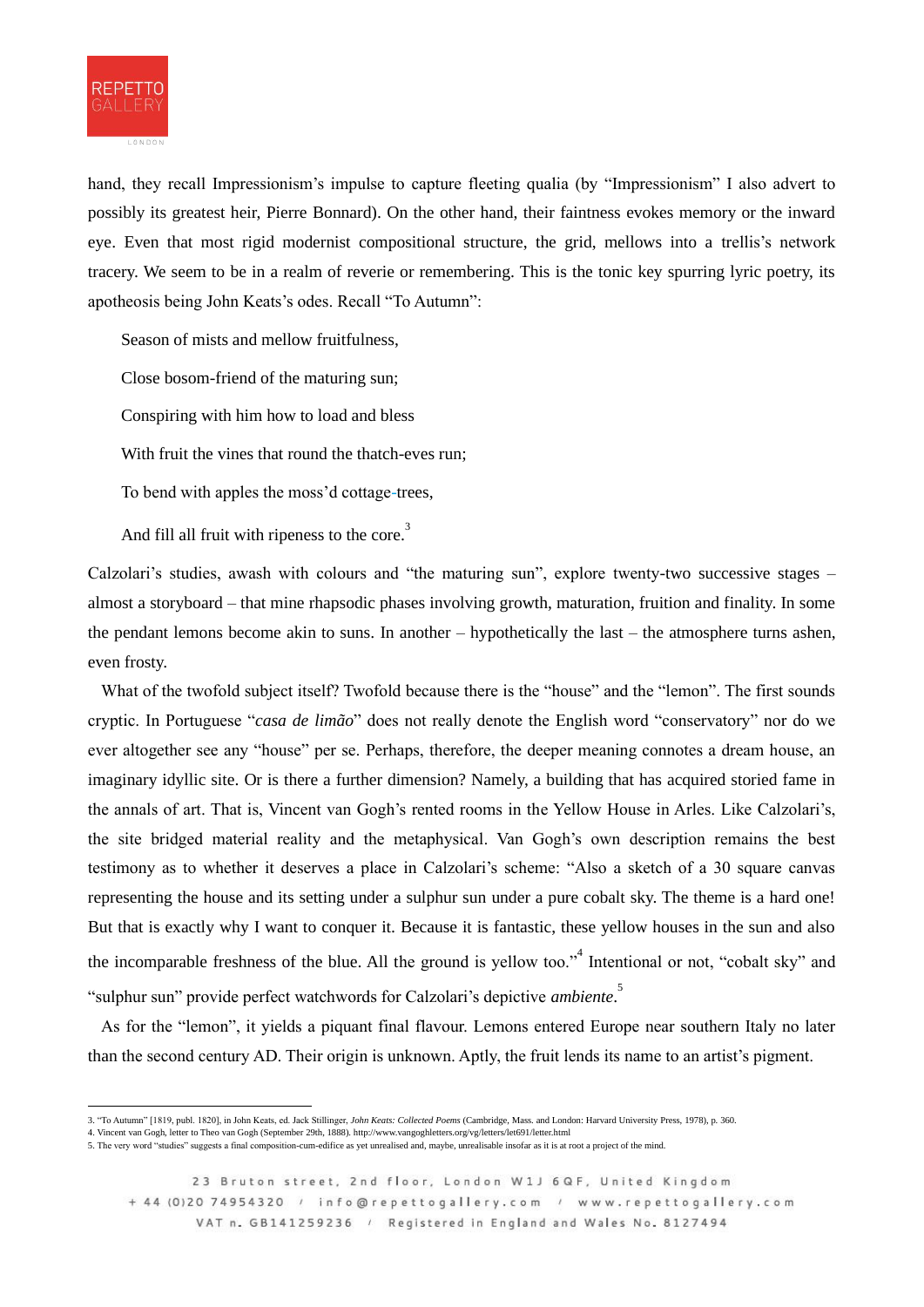

Van Gogh's sometime friend Paul Gauguin even conceived a Breton woman entirely clad in the colour (1884). Moreover, several lemon yellows consist of salts formed from a favourite substance in Calzolari's repertoire, lead. Notwithstanding, the lemon has a fascinating artistic lineage. To cite only two instances, in Francisco de Zurbarán's only known still-life (1633) the lemons consort with oranges and a rose, glowing against a dark background so that they assume a preternatural aura that prefigures Calzolari's treatment of them.<sup>6</sup> In a second tableau, the tonality is subtler and more pearlescent, hence closer to Calzolari. Jan Davidsz de Heem did not depict the whole lemon, just a slice and its peel (p. 16). Why need he? For the lemon's essence lies in its juice and its zest. Both are evanescent – a quality that renders them the more intense. Intensity and evanescence strike to the core of Calzolari's treatment. With concision and consummate deftness, he transforms a simple workaday ingredient into a meditation on taste and time. Calzolari's palette evokes the former through synaesthesia, while his changeful, ever-dissolving traces serve the latter.<sup>7</sup> Sometimes stormy, sometimes tranquil, daylit or nocturnal, the "many studies" are nothing if not alive with zest. Zest and pathos. Why pathos? The answer lies in the ultimate elusiveness to Calzolari's vision: the "lemon house" never quite materialises, as though it were a distant beloved.

Arguably the most poignant address to the lemon's manifold associations occurs in Johann Wolfgang von Goethe's novel, *Wilhelm Meister's Apprenticeship* (1795–96). Roving through space-time in his quest for fulfilment, the story's protagonist hears a melody sung by the child whom he had adopted as a daughter. A haunting hymn to *Sehnsucht*, its pathos waxes unmistakeable:

Do you know the land where the lemon-trees grow,

In darkened leaves the gold-oranges glow,

A soft wind blows from the pure blue sky,

The myrtle stands mute, and the bay tree high?

Do you know it well?

It's there I'd be gone,

To be there with you, O, my beloved one!

Do you know the house? It has columns and beams,

<sup>6.</sup> Zurbarán likely intended religious symbolism. Cf. also Norman Bryson, *Looking at the Overlooked: Four Essays on Still-Life Painting* (London: Reaktion, 1990), p.88. "*Lemons, Oranges, Cup and*  a Rose shows a visual field so purified and so perfectly composed that the familiar objects seem on the brink of transfiguration or (the inevitable word) transubstantiation. Standing at some imminent intersection with the divine, and with eternity, they exactly break with the normally human." 7. In the cinema, the dissolve is a classic device to indicate the passage of one moment into another.